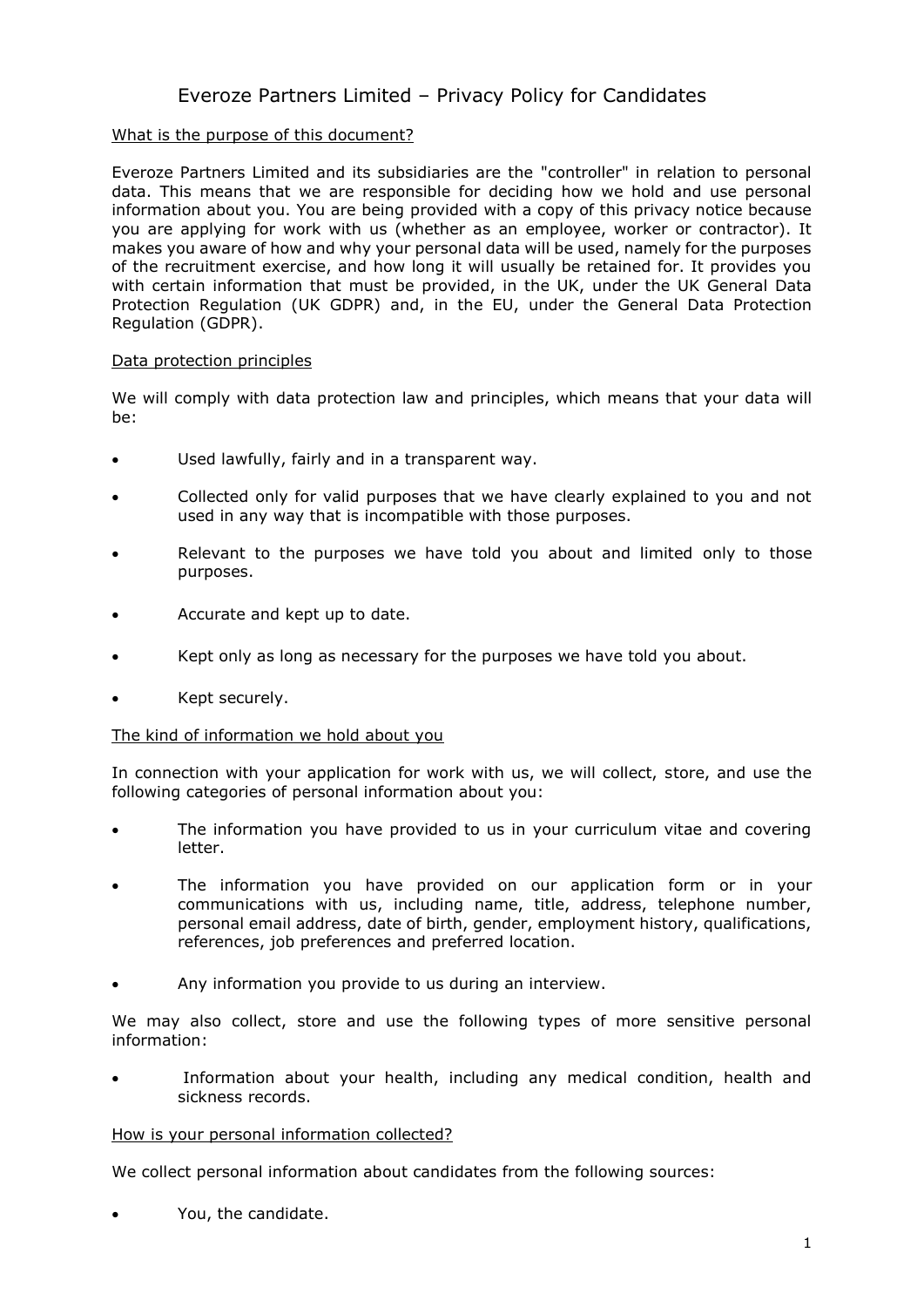# • Your named referees.

### How we will use information about you

We will use the personal information we collect about you to:

- Assess your skills, qualifications, and suitability for the role.
- Carry out background and reference checks, where applicable.
- Communicate with you about the recruitment process.
- Keep records related to our hiring processes.
- Comply with legal or regulatory requirements.

It is in our legitimate interests to decide whether to appoint you to the role since it would be beneficial to our business to appoint someone to that role.

We also need to process your personal information to decide whether to enter into a contract with you.

Having received your CV and covering letter, your application form or information about you by other means, as applicable, we will then process that information to decide whether you meet the basic requirements to be shortlisted for the role. If you do, we will decide whether your application is strong enough to invite you for an interview. If we decide to call you for an interview, we will use the information you provide to us at the interview to decide whether to offer you the role. If we decide to offer you the role, we will then take up references before confirming your appointment.

#### **If you fail to provide personal information**

If you fail to provide information when requested, which is necessary for us to consider your application (such as evidence of qualifications or work history), we will not be able to process your application successfully. For example, if we require references for this role and you fail to provide us with relevant details, we will not be able to take your application further.

#### How we use particularly sensitive personal information

We will use your particularly sensitive personal information in the following ways:

• We will use information about your disability status to consider whether we need to provide appropriate adjustments during the recruitment process, for example whether adjustments need to be made for interview.

#### Information about criminal convictions

We do not envisage that we will process information about criminal convictions.

#### Automated decision-making

You will not be subject to decisions that will have a significant impact on you based solely on automated decision-making.

#### Data sharing

#### **Why might you share my personal information with third parties?**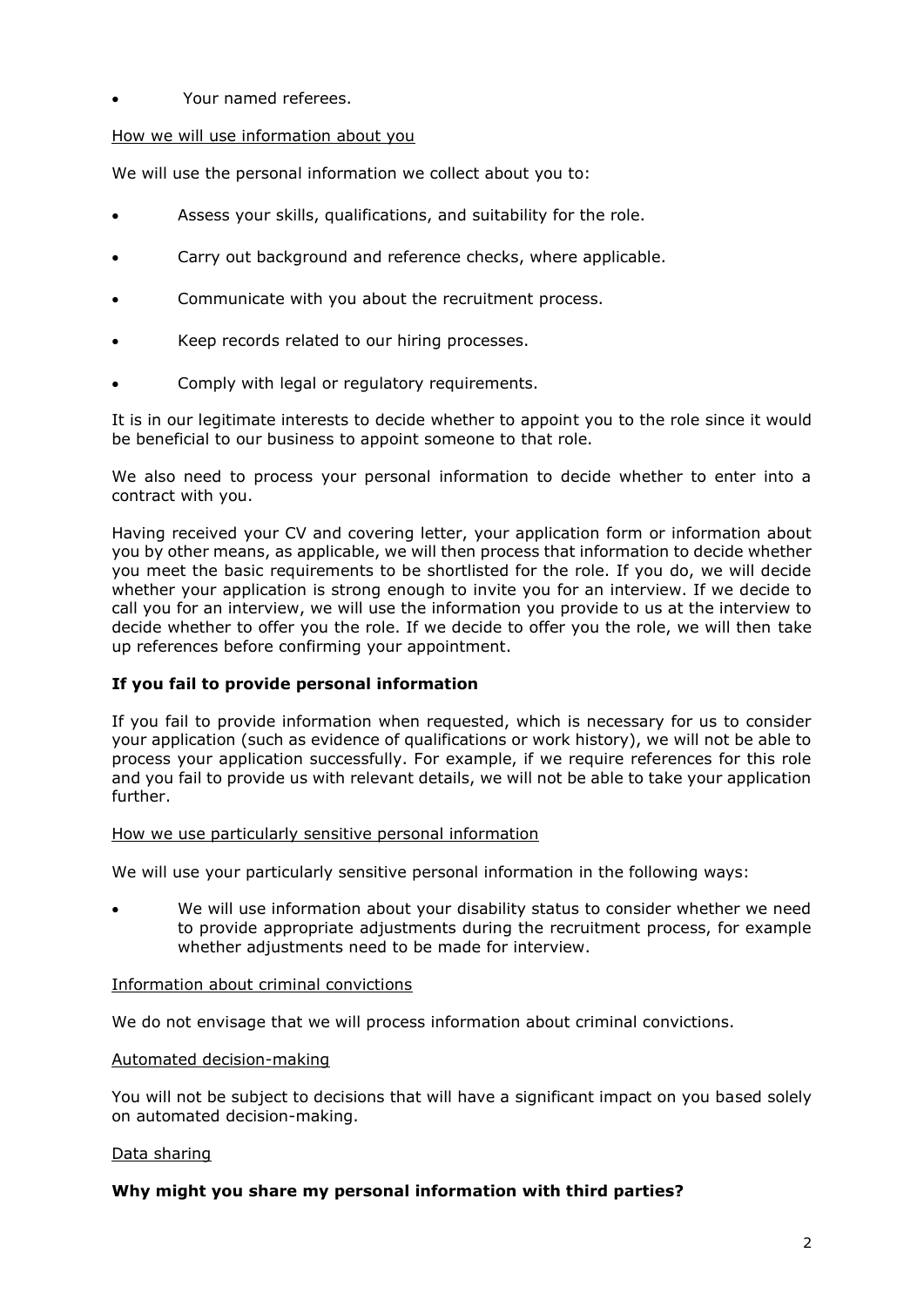We will only share your personal information with the other companies in our group for the purposes of processing your application. All our third-party service providers and other companies in our group are required to take appropriate security measures to protect your personal information in line with our policies. We do not allow our third-party service providers to use your personal data for their own purposes. We only permit them to process your personal data for specified purposes and in accordance with our instructions.

## Data security

We have put in place appropriate security measures to prevent your personal information from being accidentally lost, used or accessed in an unauthorised way, altered or disclosed. In addition, we limit access to your personal information to those employees, agents, contractors and other third parties who have a business need-to-know. They will only process your personal information on our instructions and they are subject to a duty of confidentiality.

We have put in place procedures to deal with any suspected data security breach and will notify you and any applicable regulator of a suspected breach where we are legally required to do so.

#### Data retention

# **How long will you use my information for?**

We will retain your personal information for a period of 4 months after we have communicated to you our decision about whether to appoint you to the role. We retain your personal information for that period so that we can show, in the event of a legal claim, that we have not discriminated against candidates on prohibited grounds and that we have conducted the recruitment exercise in a fair and transparent way. After this period, we will securely destroy your personal information in accordance with applicable laws and regulations.

We will immediately delete or destroy any unsolicited applications.

#### Rights of access, correction, erasure, and restriction

#### **Your rights in connection with personal information**

Under certain circumstances, by law you have the right to:

- **Request access** to your personal information (commonly known as a "data subject access request"). This enables you to receive a copy of the personal information we hold about you and to check that we are lawfully processing it.
- **Request correction** of the personal information that we hold about you. This enables you to have any incomplete or inaccurate information we hold about you corrected.
- **Request erasure** of your personal information. This enables you to ask us to delete or remove personal information where there is no good reason for us continuing to process it. You also have the right to ask us to delete or remove your personal information where you have exercised your right to object to processing (see below).
- **Object to processing** of your personal information where we are relying on a legitimate interest (or those of a third party) and there is something about your particular situation which makes you want to object to processing on this ground.
- **Request the restriction of processing** of your personal information. This enables you to ask us to suspend the processing of personal information about